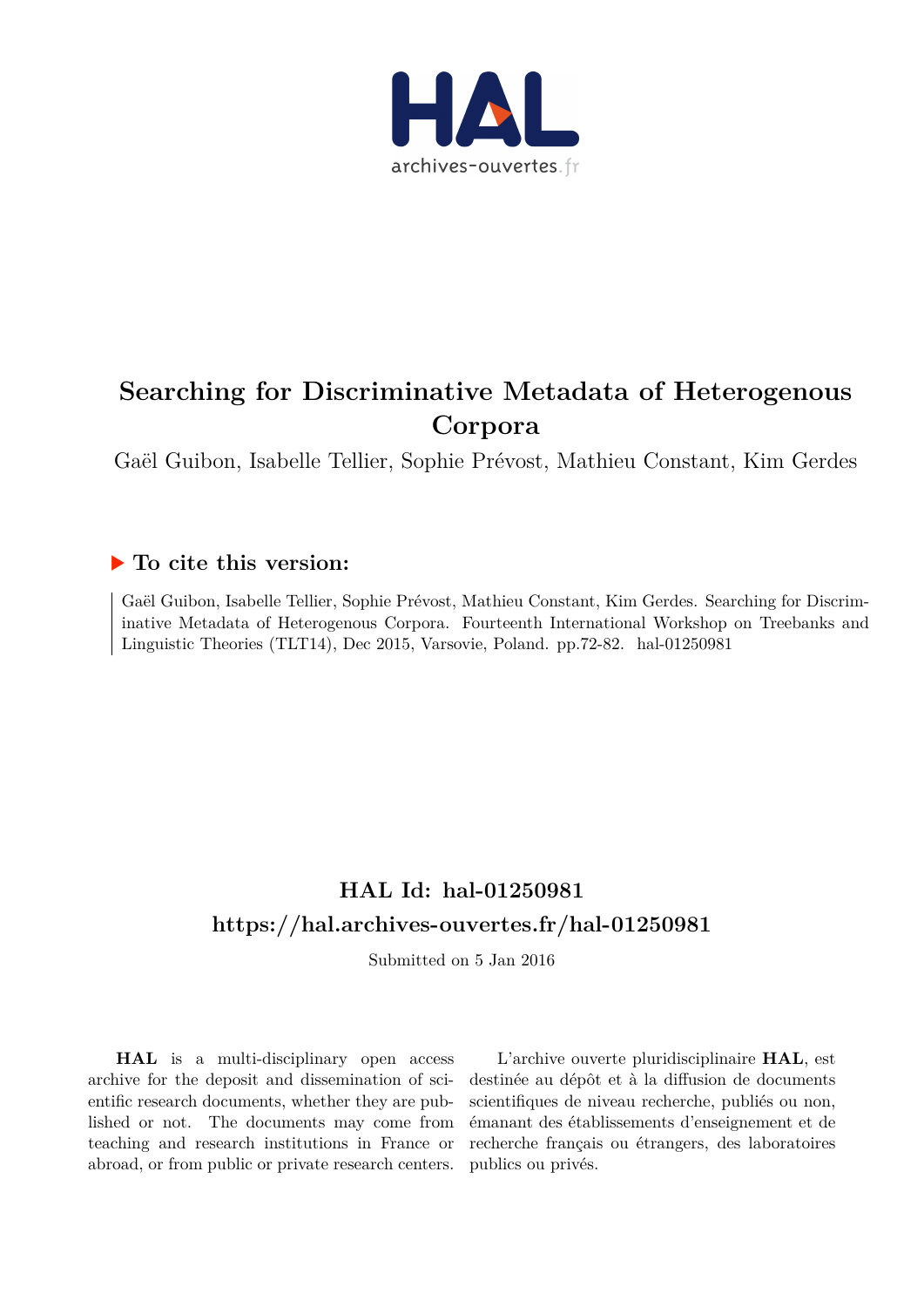# Searching for Discriminative Metadata of Heterogenous Corpora

Gael Guibon (1), Isabelle Tellier (1,2) Sophie Prevost (1), Matthieu Constant (3) and Kim Gerdes (2,4)

> (1) Lattice CNRS (2) université Paris 3 - Sorbonne Nouvelle (3) université Paris-Est, LIGM (4) LPP CNRS

E-mails: gael.guibon@gmail.com, isabelle.tellier@univ-paris3.fr, Matthieu.Constant@u-pem.fr, sophie.prevost@ens.fr, kim@gerdes.fr

November 25, 2015

#### Abstract

In this paper, we use machine learning techniques for part-of-speech tagging and parsing to explore the specificities of a highly heterogeneous corpus. The corpus used is a treebank of Old French made of texts which differ with respect to several types of metadata: production date, form (verse/prose), domain, and dialect. We conduct experiments in order to determine which of these metadata are the most discriminative and to induce a general methodology.

### 1 Introduction

Labeled data used to train POS taggers or syntactic parsers by supervised machine learning technics are usually rather homogenous: The texts they come from share a common origin and most of their metadata. Yet, most actual text collections that NLP tools have to handle today are heterogenous in many ways. The consequence of this inadequacy is well known: Programs trained on homogenous texts by supervised machine learning approaches do not perform well when applied to new texts that differ from them in any important aspects, such as subject, genre or sublanguage. To address this problem, domain adaptation has become an important issue in machine learning NLP.

In this paper, we explore a very heterogenous corpus of Old French but the problem we tackle is not exactly domain adaptation. We want to use machine learning for *corpus exploration*, i.e. as a way to search for the most discriminative metadata of our texts. As a matter of fact, they belong to a *highly heterogenous*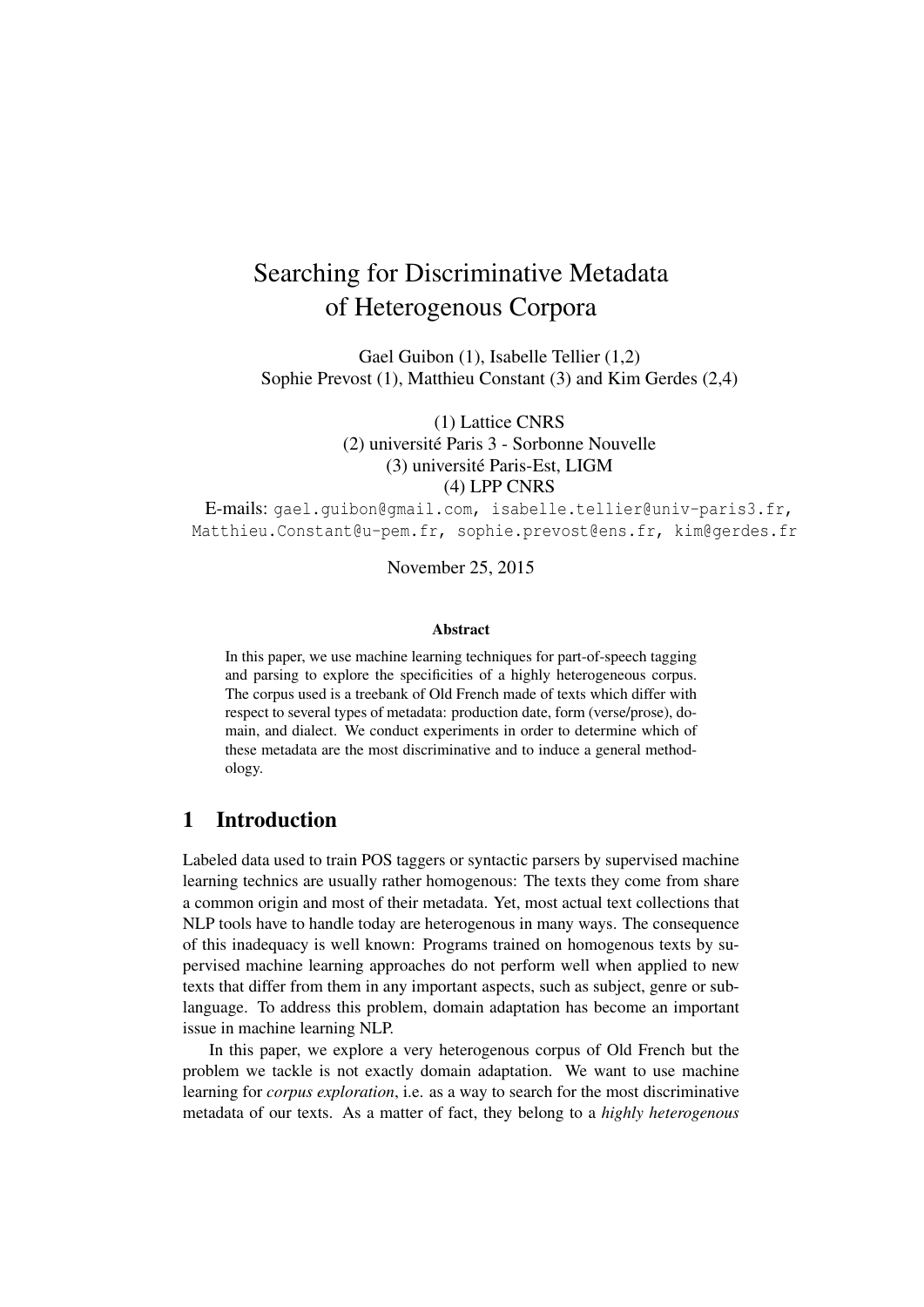*treebank* and vary in dialect, domain, production date, and form (verse and prose). In this context, new questions arise: Which of these properties (metadata, in the following) influence most the language in which they are written? How can we best train a POS tagger and a parser on this treebank, in order to annotate a new yet unlabeled text of Old French? Is it better to use, as training data, a small homogenous corpus similar to the new text or a large heterogeneous dissimilar one? These questions can also be relevant for other heterogenous corpora and cross domain applications, so our purpose will also be to provide a general methodology.

## 2 Syntactic Reference Corpus of Medieval French

The SRCMF<sup>1</sup>[11] is a treebank of Old French texts enriched with POS tags (chosen among 60 distinct possible ones) and fine-grained dependency structures (labeled with 31 distinct syntactic functions) which were built manually during an ANR-DFG joint research project (2009-2012). The corpus consists of 15 texts (245 000 words) whose electronic versions are stemming from the "Base de Francais Médiéval" (BFM)<sup>2</sup> [4] and the "Nouveau Corpus d'Amsterdam" (NCA)<sup>3</sup> [5]. The selection of the included texts is based on criteria such as date, form (verse/prose), domain (historical, literary...) and dialect. From the SRCMF we choose 10 texts, whose metadata are shown in Table 1.

| Text                            | Date         | Words  | Form       | <b>Dialect</b> | Domain     |
|---------------------------------|--------------|--------|------------|----------------|------------|
| Vie Saint Légier                | late $10c$ . | 1388   | verse      | n/a            | religious  |
| Vie de Saint <b>Alexis</b>      | 1050         | 4804   | verse      | normand        | religious  |
| Chanson de <b>Roland</b>        | 1100         | 28 766 | verse      | normand        | literary   |
| Lapidaire en prose              | Mid. 12c.    | 4708   | prose      | anglo-norm.    | didactical |
| Yvain, Chr. de Troyes           | 1177-1181    | 41 305 | verse      | champenois     | literary   |
| La <b>Conqueste</b> de Cons-    | >1205        | 33 534 | prose      | picard         | historical |
| <i>tantinople</i> , R. de Clari |              |        |            |                |            |
| Queste del Saint Graal          | 1220         | 40 417 | prose      | n/a            | literary   |
| <b>Aucassin</b> et Nicolete     | late $12c$ . | 9844   | verse      | picard         | literary   |
|                                 | early 13c.   |        | $\&$ prose |                |            |
| <i>Miracles</i> from            | 1218-1227    | 17 360 | verse      | picard         | religious  |
| Gautier de Coinci               |              |        |            |                |            |
| Roman de la <b>Rose</b>         | 1269-1278    | 19 339 | verse      | n/a            | didactical |
| from Jean de Meun               |              |        |            |                |            |

Table 1: Texts of the Corpus and their Metadata

The syntactic annotation is based on a dependency model [12, 9], which distinguishes between, on the one hand, syntactic units and, on the other hand, different functions (such as "subject", "object", "adverbial", "auxiliary", "modifier"...),

<sup>1</sup>http://srcmf.org/

<sup>2</sup>http://bfm.ens-lyon.fr/

<sup>3</sup>http://www.uni-stuttgart.de/lingrom/stein/corpus/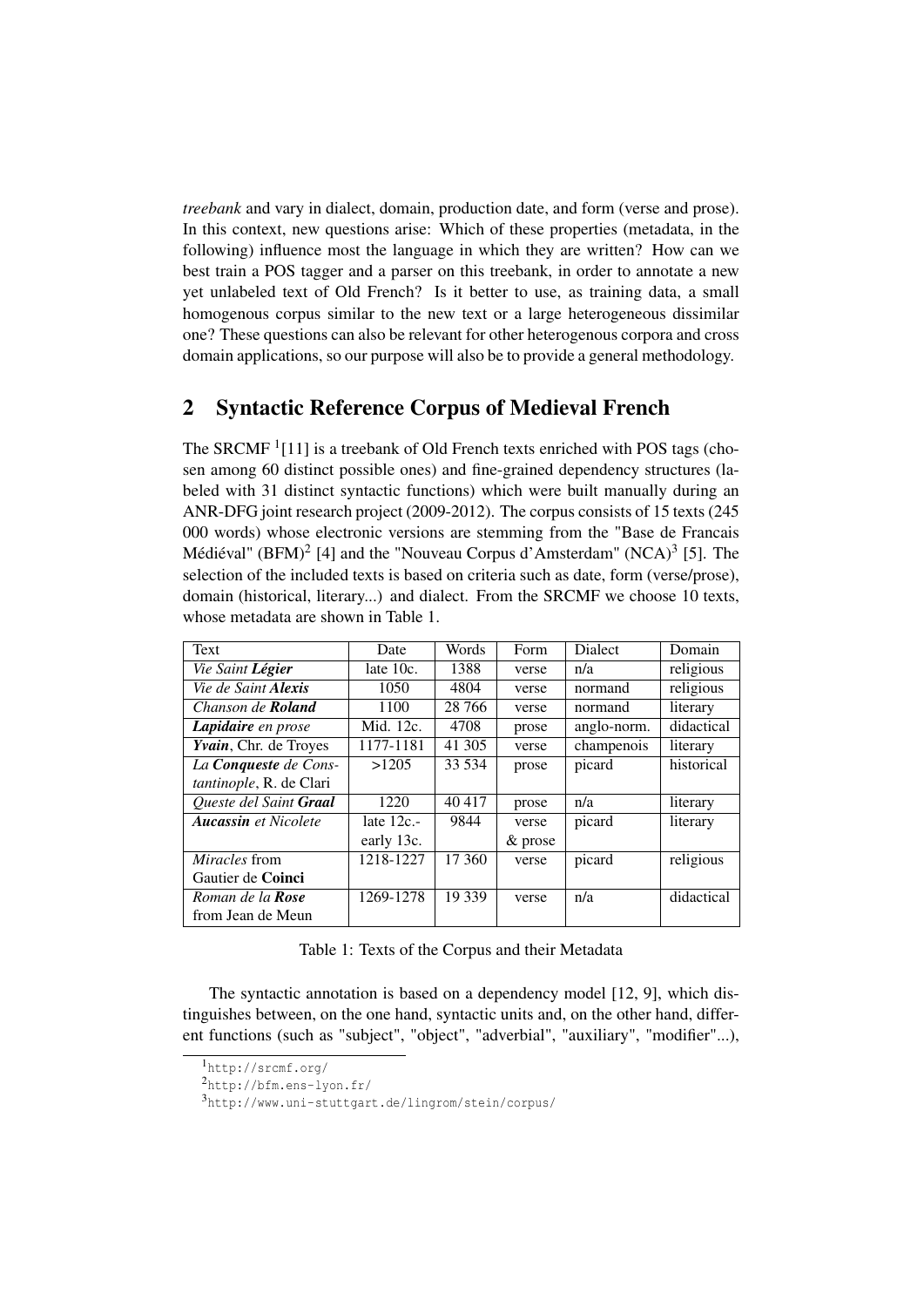which specify the relation between a head and the structures depending on it.

# 3 Most Discriminative Metadata in SRCMF

In this section we propose a new experimental strategy to explore SRCMF based on metadata-related experiments, in order to find the metadata that are the most discriminative to tag and parse a new text.

### 3.1 Protocol of our Experiments

Our experiments are not designed to search for the best parser and configurations, this has already been studied before [8, 3]. But, to evaluate the impact of each metadata, it is important to obtain comparable results. So, we define a general protocol for all the experiments whose results are reported in this paper. For each metadata value, we process as follows:

- The data are split into a training set (of equal size for each possible value) and a test set made of the remaining content;
- On all training and test sets, the lemmas are predicted by *TreeTagger* trained on the *Nouveau Corpus d'Amsterdam* (NCA) parameters<sup>4</sup> [10];
- A CRF part-of speech tagger [6] is trained on the training set using *Wapiti* 1.4.0 [7] with the same templates taking into account the contexts of words and lemmas, word endings, etc. as in [3];
- A Dependency parser is trained on the training set (with Gold POS labels) with *Mate-tools* (anna-3.61<sup>5</sup>) [1]
- The lemmatizer, the tagger and the parser are successively applied to the test set. The tagger is evaluated by its accuracy, the parser by the classical UAS and LAS values.

#### 3.2 Summary of the Experiments

Dates. We first conduct these experiments using the production dates of the texts, which are usually considered as discriminative metadata. This approach seems all the more obvious for the SRCMF whose texts date from the late 11th to the 13th century, which allows us to make a comparison between centuries. Nonetheless, as the 11th century sub-corpus is too small (less than 7 000 words), we restrict ourselves to the other two. For this time slicing, we also have to remove *Aucassin*

<sup>4</sup>http://bfm.ens-lyon.fr/article.php3?id\_article=324

<sup>5</sup>Available at https://code.google.com/p/mate-tools/downloads/detail?name= anna-3.61.jar&can=2&q=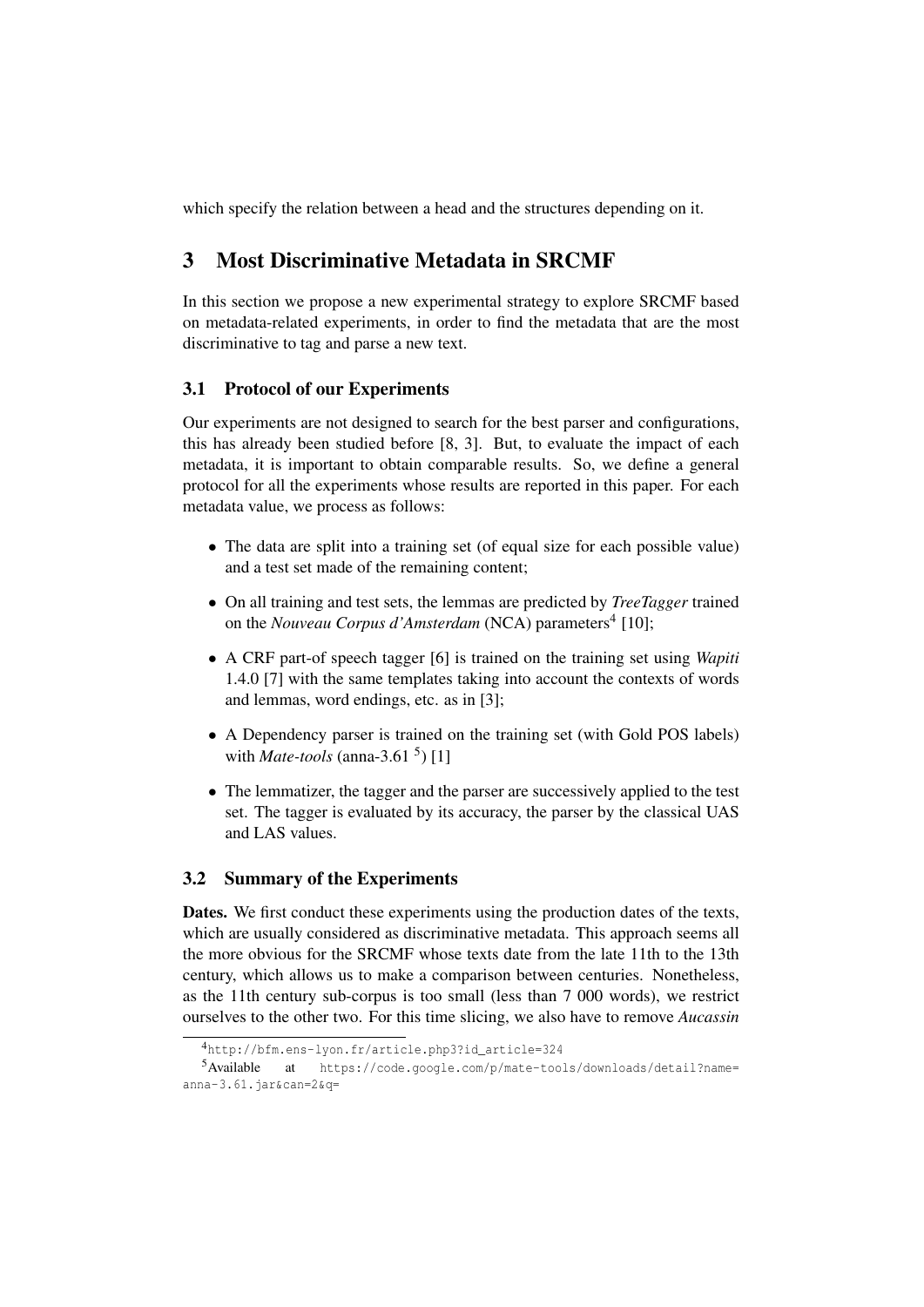from the data, as it is not clear whether it has been written in the 12th or the 13th century.

The results show that applying a model trained on the same century gives higher scores, especially in LAS. In fact, even if high UAS, LAS, and accuracy match with the correlation of century between train and test sets, the similarity between sub-corpora shows the contrary, with far more shared words when centuries differ, which is quite unexpected. This induces that the Out-Of-Vocabulary rate is not enough to predict the results. To confirm this intuition, we conducted few additionnal iterations of this experiment following the same method, in which texts from a century have been mixed, and a training set of 50 000 words<sup>6</sup> taken at random among them has been built. The performances reached by the models learned from these training sets lead to the same conclusions as previously. It is important to point out that even if both century based sub-corpora are composed of more than one domain and both verse and prose texts, the data from the 13th century are all written in Picard or in an undefined dialect. So, as one century does not vary in dialects, the date value is not independent from other metadata values. Moreover, as stated before, we could only use two centuries, which limits the scope of the results.

|                      | Words | <b>Units</b> | <b>Sentence</b> | <b>Sentence length</b> |
|----------------------|-------|--------------|-----------------|------------------------|
| 12th century [train] | 50002 | 7337         | 5430            |                        |
| 13th century [train] | 50009 | 6934         | 3767            | 13                     |
| 12th century [test]  | 24777 | 4844         | 2685            | Q                      |
| 13th century [test]  | 60638 | 7597         | 4538            |                        |

Table 2: Characteristics of the Time Sliced Sub-Corpora

Forms. The impact of the production date has been clearly shown but other experiments have to be conducted to compare it with the effect of the other metadata. We now consider text forms, i.e. if they are written in verse or prose. In the SR-CMF, most of the texts are in verse but some of them are in prose and one text (*Aucassin et Nicolete*) is written in both forms. It is well aknowledged that verses are syntactically more constrained than prose, and moreover they have a richer lexicon (based on a higher amount of different units): We thus wonder if this could have an impact, in particular on parsing. This effect combines with the fact that sentences in prose are usually longer than those in verse. The results in Table 5 contradict the idea that a different text form induces a significantly different model of dependency parsing. Indeed, the prose test corpus obtains higher UAS and LAS even from the verse model. Compared to using centuries, this time shared lexicon and known words show a greater similarity between corpora of the same text form.

According to our results, text form seems to be useful to discriminate texts from a corpus but only when it comes to part-of-speech tagging, as dependency parsing

 ${}^{6}$ Because of the necessity to keep complete sentences, the size of randomly built training sets may vary by few words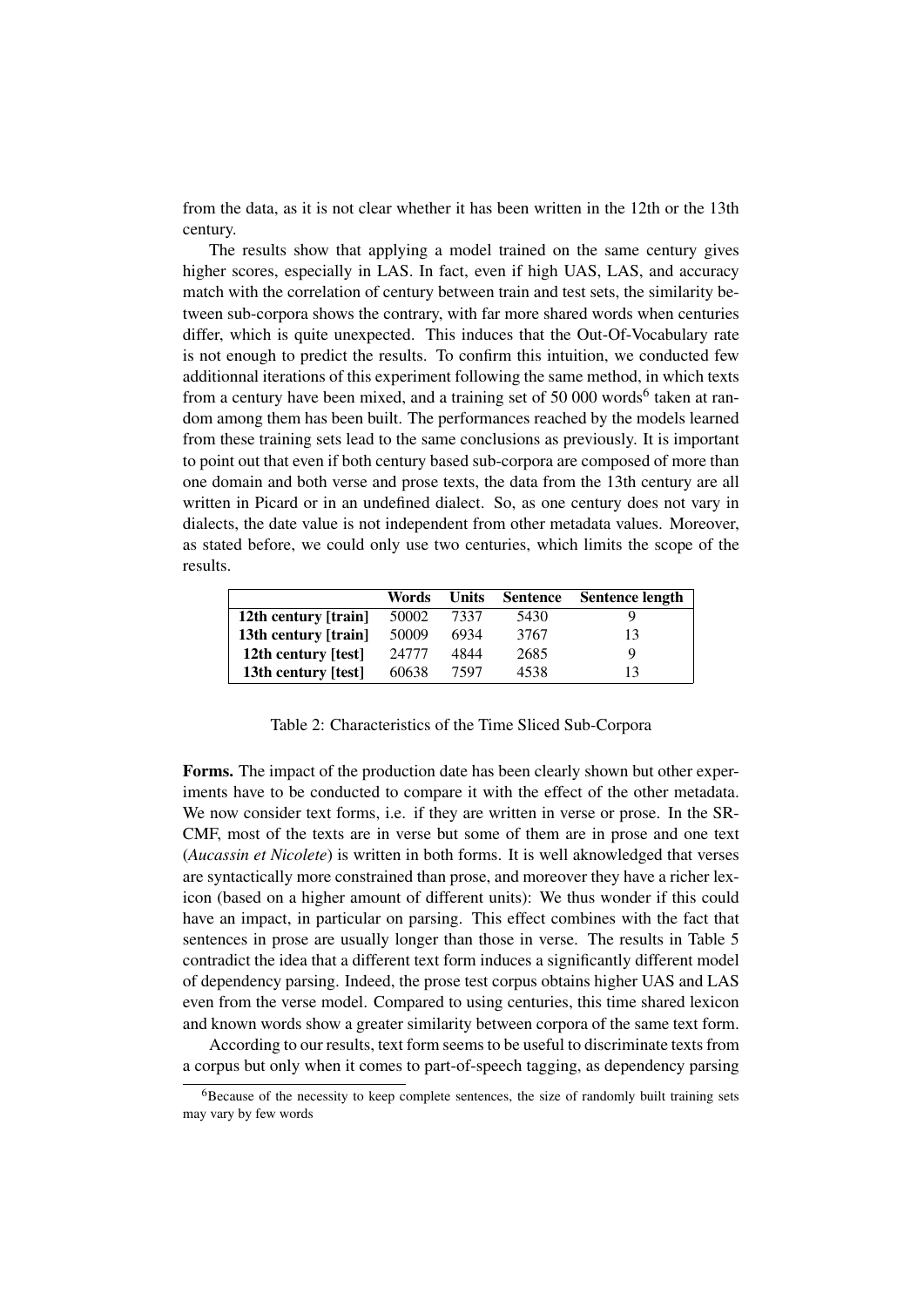| Test<br>Train |                            | 12th century [test] | 13th century [test]  |
|---------------|----------------------------|---------------------|----------------------|
|               | <b>UAS</b>                 | 88.81               | 83.14                |
| 12th century  | LAS                        | 79.91               | 71.93                |
|               | <b>ACC</b>                 | 94.69               | 89.62                |
|               | Unknown   known words      | $91.39 \mid 08.61$  | 78.72   21.28        |
|               | Different I shared lexicon | $61.20$   38.80     | 28.59   71.41        |
|               | Unknown   known words UAS  | 81.05   90.00       | 71.60   85.13        |
|               | Unknown   known words LAS  | 66.42   81.47       | 54.18   75.72        |
|               | Unknown   known words ACC  | 87.29   95.39       | 78.14   92.73        |
|               | <b>UAS</b>                 | 82.24               | 89.07                |
| 13th century  | LAS                        | 69.24               | 80.75                |
|               | ACC.                       | 88.67               | 94.62                |
|               | Unkonwn   known words      | 73.83   26.17       | $92.25 \times 07.75$ |
|               | Different I shared lexicon | $33.96 \mid 66.04$  | $50.12$   49.88      |
|               | Unkonwn   known words UAS  | 76.94   86.61       | 74.35   88.77        |
|               | Unkonwn   known words LAS  | 56.75   75.84       | 57.96   80.46        |
|               | Unkonwn   known words ACC  | 80.13   91.69       | 85.31   95.41        |

Table 3: Results Using Time Slicing

results seem irrelevant to our purpose. This makes the form metadata useful, but less reliable than the time slicing, when it comes to corpus exploration.

| Words | Units | <b>Sentence</b> | Sentence length |
|-------|-------|-----------------|-----------------|
| 41910 | 4320  | 4320            | 14              |
| 41907 | 6840  | 6840            |                 |
| 36749 | 4370  | 4370            | 12              |
| 34478 | 4417  | 4417            | 10              |
|       |       |                 |                 |

Table 4: Characteristics of the Text Form Based Sub-Corpora

Domains. Moving on to domain-related corpora, we now have more than two corpora to compare.

The notion of "domain" usually corresponds to what the texts are about. In the context of SRCMF, it is more related to the *literary genre* of these texts. Both notions do not exactly coincide but, in both cases, texts from the same domain should share some specific content words. As content words are less frequent and more ambiguous than grammatical words, we expect their presence or absence in both the training and test sets to affect the parsing results.

Domain adaptation is a prolific research field in machine learning and previous works have shown that it is possible to obtain better results by focusing on a specific domain rather than using a global approach [2]. This is why we could expect the domain value to have a great impact on the results.

A training set of about 16 000 words is first extracted from each of our four domain-specific sub-corpora, to ensure balanced training data. Test sets are made of the remaining content (Table 6). As expected, when the training and the test sets come from the same domain, the results, given in Table 7, are (in average) better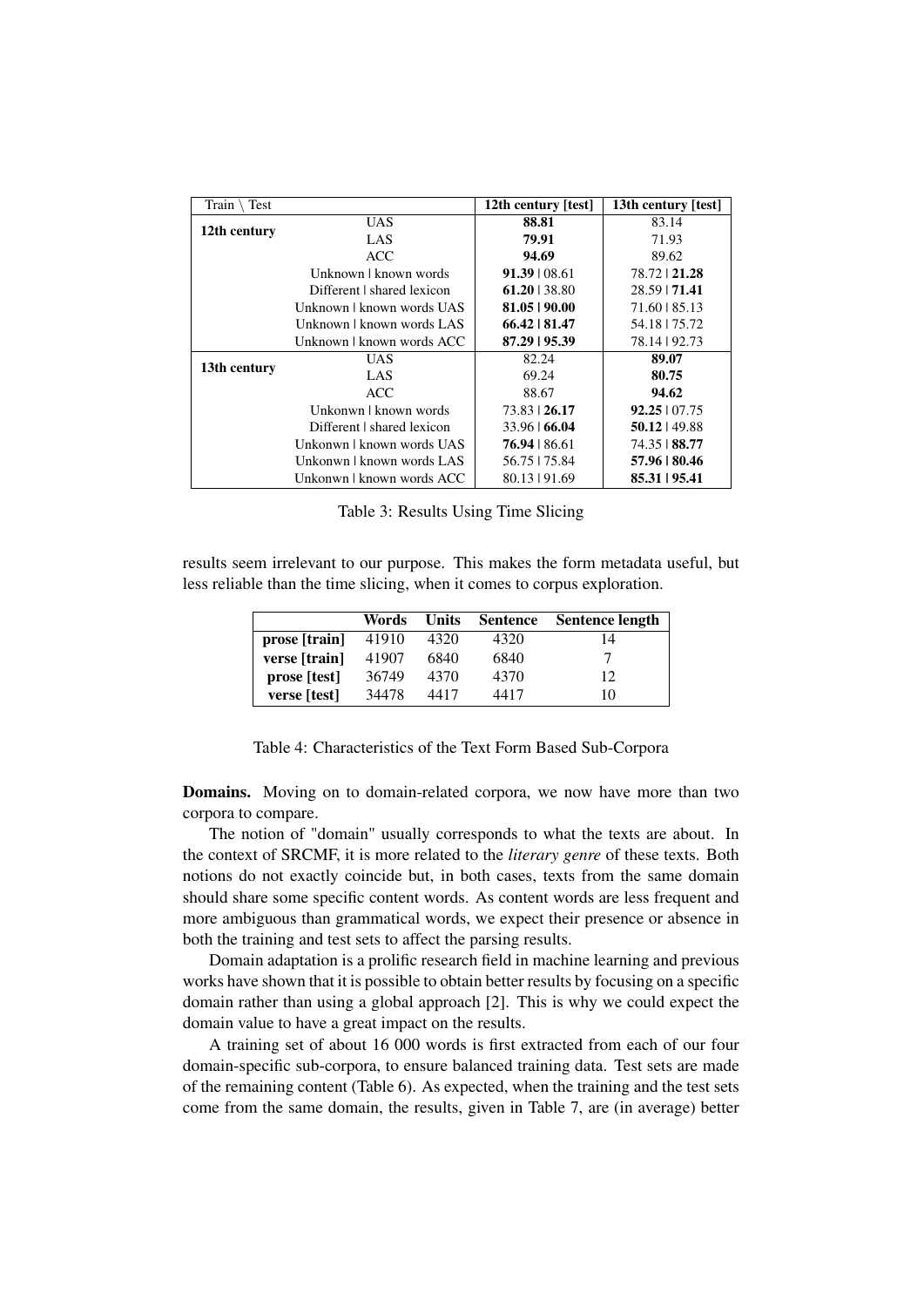| Train<br>Test |                            | <b>Prose</b> [test] | Verse [test]            |
|---------------|----------------------------|---------------------|-------------------------|
| <b>Prose</b>  | <b>UAS</b>                 | 85.47               | 76.33                   |
|               | LAS                        | 74.96               | 62.96                   |
|               | ACC.                       | 91.36               | 83.61                   |
|               | Unknown   known words      | $16.49 \mid 83.51$  | 21.26   78.74           |
|               | Different I shared lexicon | 57.02142.98         | $77.05$   22.95         |
|               | Unknown   known words UAS  | 73.76   87.78       | 65.87   79.15           |
|               | Unknown   known words LAS  | 55.48   78.81       | 46.37   67.44           |
|               | Unknown   known words ACC  | 77.33   94.14       | 76.78   85.46           |
| Verse         | <b>UAS</b>                 | 83.12               | 82.79                   |
|               | LAS                        | 71.52               | 71.40                   |
|               | ACC.                       | 90.06               | 90.78                   |
|               | Unknown   known words      | $18.81 \cup 81.19$  | $14.03 \text{ } 185.97$ |
|               | Different I shared lexicon | $66,47$   33,53     | 42.52   57.48           |
|               | Unknown   known words UAS  | 73.43   85.37       | 72.39   84.49           |
|               | Unknown   known words LAS  | 55.45   75.24       | 55.62   73.98           |
|               | Unknown   known words ACC  | 81.02   92.15       | 84.13   91.86           |

Table 5: Verse [train] Shows Better Results on Prose [test] than on Verse [test], while Results on Known Words and Shared Lexicon Suggest the Contrary

and higher scores go along with the proportion of shared lexicon. This suggests that the domain is indeed a discriminative metadata. Moreover, results are quite stable except for the historical trainset, which shows an even greater gap when both sets come from the same domain, with an increase of about 30% in LAS. But, it is proper to remind that the historical corpora is made of only one text (*La Conqueste de Constantinople*).

|                          | Words  | Units | <b>Sentence</b> | <b>Sentence length</b> |
|--------------------------|--------|-------|-----------------|------------------------|
| Didactical [train]       | 16003  | 3820  | 1238            | 12                     |
| Historical [train]       | 16007  | 2298  | 1108            | 14                     |
| Literary [train]         | 16009  | 3529  | 1526            | 10                     |
| <b>Religious</b> [train] | 16011  | 3645  | 1470            | 10                     |
| Didactical [test]        | 8013   | 2374  | 680             | 11                     |
| <b>Historical</b> [test] | 17528  | 2414  | 1249            | 14                     |
| Literary [test]          | 104323 | 10828 | 10209           | 10                     |
| Religious [test]         | 7541   | 2182  | 708             | 10                     |

Table 6: Domain-Specific Corpora's Charact.

Dialects. We then finally evaluate dialects as a discriminative metadata. A dialect speaker understands, at least partly, another dialect of the same language, as dialects share large parts of lexicon and grammar. In Table 9, we aim to determine whether or not the same holds for the dialects of our corpus. We use three sub-corpora based on the three distinct dialects, each training set being approximatively made up of 20 000 words.

We observe a huge increase in performance (of about 10 points in LAS, UAS, and accuracy) while applying a model on a same dialect. When the training and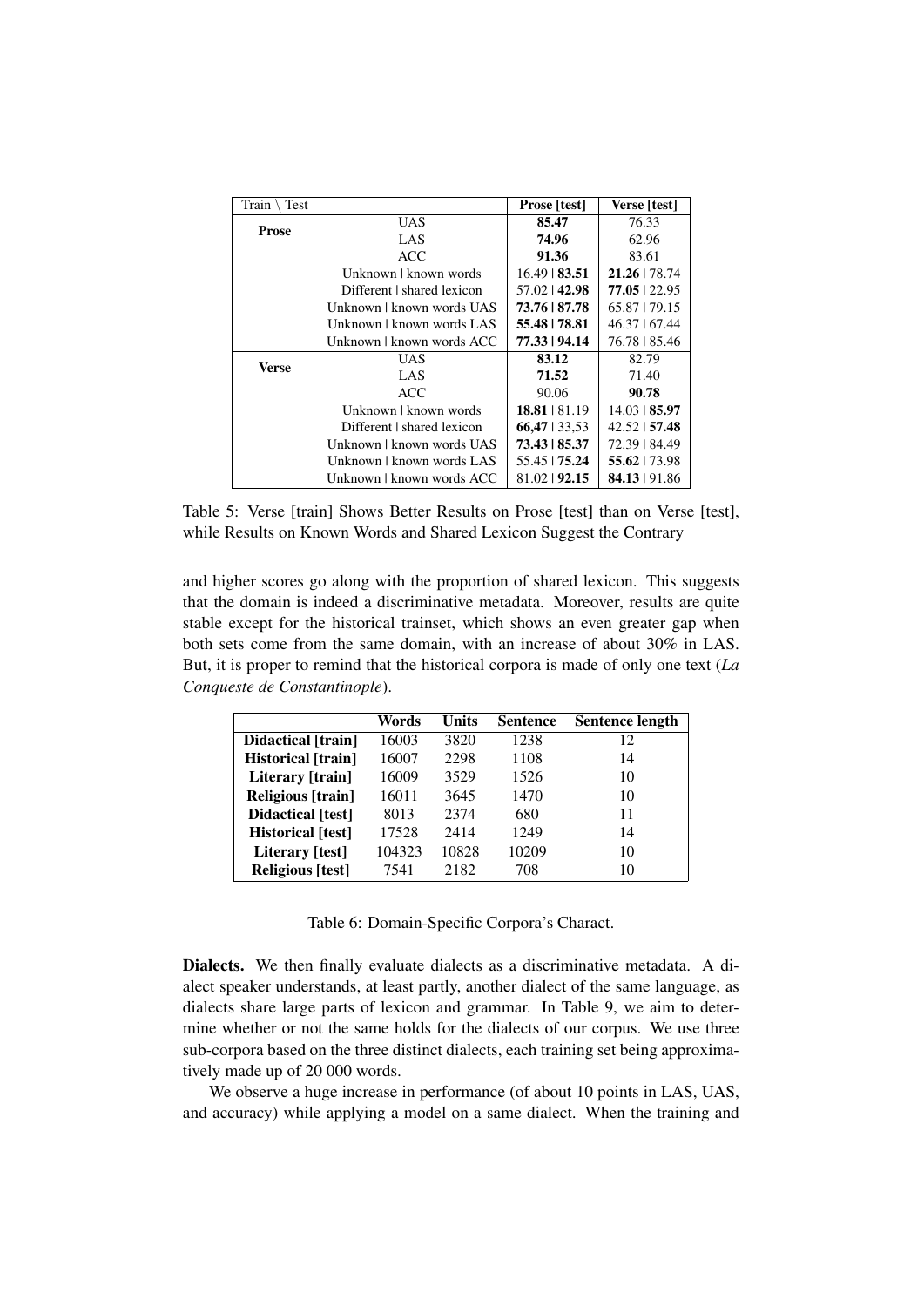| Train<br>Test              | Didactical[test]        | Historical[test]          | Literary[test]     | Religious[test]    |  |  |
|----------------------------|-------------------------|---------------------------|--------------------|--------------------|--|--|
|                            |                         | <b>Didactical</b> [train] |                    |                    |  |  |
| <b>UAS</b>                 | 81.78                   | 78.88                     | 80.11              | 70.05              |  |  |
| LAS                        | 71.23                   | 67.28                     | 66.67              | 55.04              |  |  |
| <b>ACC</b>                 | 90.75                   | 87.58                     | 87.08              | 80.80              |  |  |
| Unknown   known words      | $16.53 \text{ } 183.47$ | $31.15 \mid 68.85$        | 26.08   73.92      | 30.58   69.42      |  |  |
| Different   shared lexicon | $50.19$   49.81         | 78.05   21.95             | $83.85 \mid 16.15$ | 69.67   30.33      |  |  |
| Unknown   known w. UAS     | 71.68   83.78           | 69.12   83.29             | $70.13 \mid 83.63$ | 59.80   74.57      |  |  |
| Unknown   known w. LAS     | 53.93   74.66           | 52.89   73.79             | 50.69   72.29      | 38.46   62.34      |  |  |
| Unknown   known w. ACC     | 80.89   92.70           | 81.30   90.43             | 77.53   90.44      | 66.96   86.89      |  |  |
|                            |                         | <b>Historical</b> [train] |                    |                    |  |  |
| <b>UAS</b>                 | 67.49                   | 90.07                     | 73.03              | 32.29              |  |  |
| LAS                        | 51.12                   | 82.20                     | 57.30              | 45.08              |  |  |
| <b>ACC</b>                 | 72.74                   | 95.66                     | 76.67              | 69.93              |  |  |
| Unknown   known w.         | 41.09   58.91           | 08.08   91.92             | 38.66   61.34      | 42.57   57.43      |  |  |
| Different   shared lexicon | 81.94   18.06           | $46.67$   53.33           | $90.46 \mid 09.54$ | 79.84   20.16      |  |  |
| Unknown   known w. UAS     | 58.08   74.05           | 80.16   90.94             | 65.06   78.05      | 52.80   69.33      |  |  |
| Unknown   known w. LAS     | 38.24   60.11           | 63.70   83.92             | 45.20164.93        | 31.56   55.10      |  |  |
| Unknown   known w. ACC     | 62.67   79.77           | 87.50   96.38             | 66.95   82.80      | 57.20179.38        |  |  |
| Literary [train]           |                         |                           |                    |                    |  |  |
| <b>UAS</b>                 | 77.22                   | 82.02                     | 84.79              | 73.09              |  |  |
| LAS                        | 64.07                   | 70.79                     | 73.63              | 59.01              |  |  |
| <b>ACC</b>                 | 85.10                   | 88.95                     | 91.93              | 83.25              |  |  |
| Unknown   known w.         | 27.01   72.99           | $27.35$   72.65           | 14.42   85.58      | 27.16   72.84      |  |  |
| Different   shared lexicon | 68.17   31.83           | 73.58   26.42             | 75.36   24.64      | 65.96   34.04      |  |  |
| Unknown   known w. UAS     | 66.17   81.31           | 74.07   85.02             | 74.28   86.56      | 61.18   77.53      |  |  |
| Unknown   known w. LAS     | 46.03   70.74           | 57.21   75.90             | 56.25   76.55      | $40.67$   65.84    |  |  |
| Unknown   known w. ACC     | 73.61   89.35           | 80.72192.04               | 82.50   93.51      | 69.04   88.55      |  |  |
|                            |                         | <b>Religious</b> [train]  |                    |                    |  |  |
| <b>UAS</b>                 | 74.99                   | 79.76                     | 79.52              | 80.72              |  |  |
| LAS                        | 61.61                   | 67.94                     | 65.94              | 69.35              |  |  |
| <b>ACC</b>                 | 83.31                   | 87.62                     | 85.91              | 90.16              |  |  |
| Unknown   known w.         | 29.01   70.99           | 29.50   70.50             | 26.58   73.42      | $14.07 \mid 85.93$ |  |  |
| Different   shared lexicon | 71.66   28.34           | 76.56   23.44             | $85.05$   14.95    | $43.47 \mid 56.53$ |  |  |
| Unknown   known w. UAS     | 63.98   79.48           | 70.17   83.77             | 69.16   83.28      | 68.61   82.70      |  |  |
| Unknown   known w. LAS     | 44.10   68.76           | 53.31   74.06             | 49.00   72.07      | 49.58   72.59      |  |  |
| Unknown   known w. ACC     | 71.73   88.05           | 81.80   90.06             | 75.87   89.55      | 75.87   92.50      |  |  |

Table 7: Experiments Using Domain Based corpora

test sets do not stem from the same dialect, the shared lexicon is small. This could be due to the size of the SRCMF compared to contemporary language corpora, but more probably it is due to the heterogeneity of the texts in SRCMF, in particular concerning morpho-syntax and spelling, as shown in [3]. As a confirmation of the importance of shared lexicon: With an average sentence length of 7 words only, the *Normand* corpus should be easier to parse than the other dialects. Results do not clearly exhibit such differences (except for UAS), probably because the rate of known words is lower when evaluated on the *Normand* test set.

In any case, dialect turns out to be the most discriminative metadata among those evaluated, when it comes to predicting parsing results on Old French.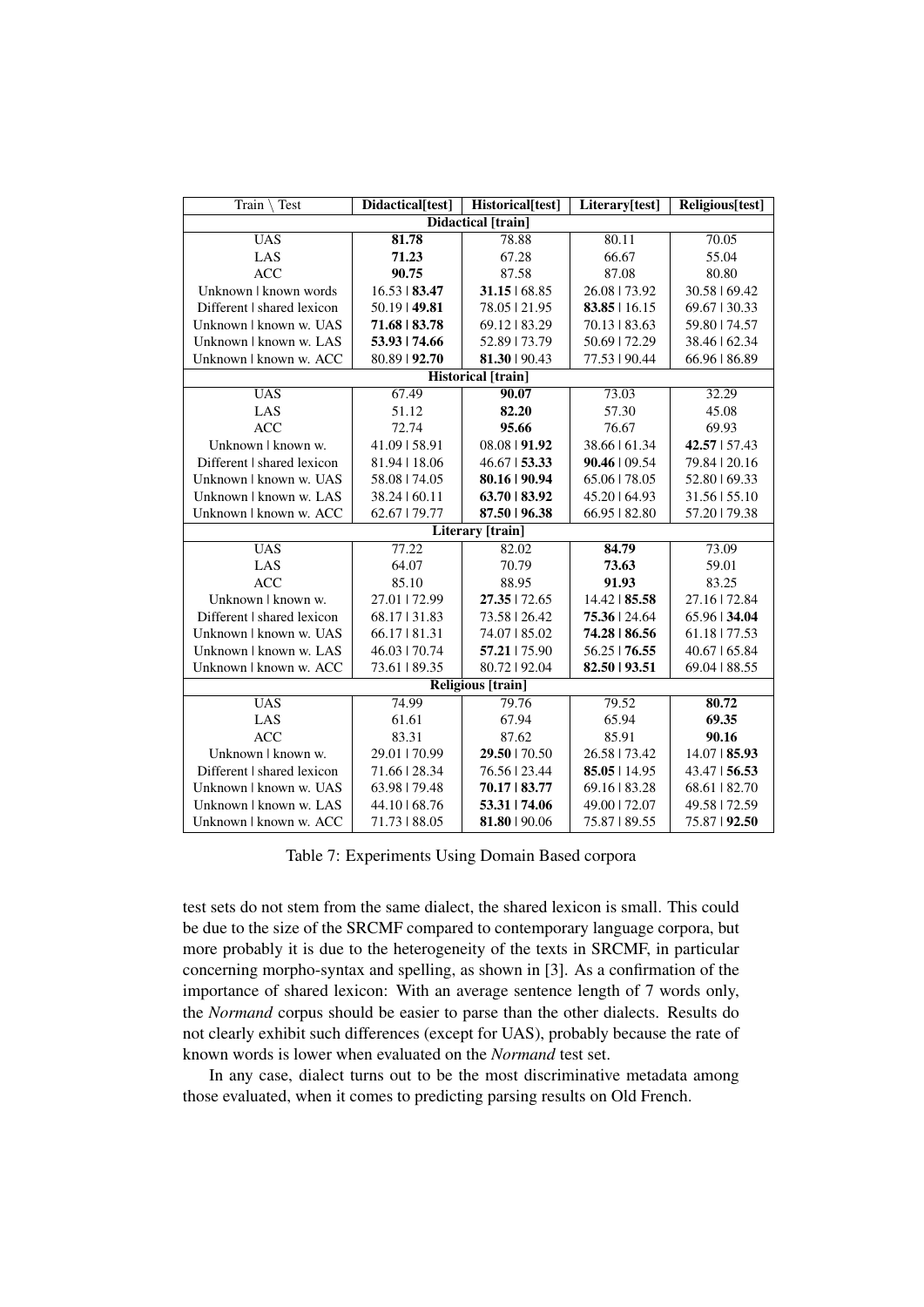|                           | Words | Units | <b>Sentence</b> | <b>Sentence length</b> |
|---------------------------|-------|-------|-----------------|------------------------|
| <b>Champenois</b> [train] | 20005 | 3283  | 1821            | 10                     |
| <b>Normand</b> [train]    | 20028 | 3799  | 2639            |                        |
| Picard [train]            | 20011 | 3565  | 1538            | 13                     |
| <b>Champenois</b> [test]  | 21301 | 3440  | 1970            | 10                     |
| <b>Normand</b> [test]     | 13542 | 5503  | 1784            |                        |
| <b>Picard</b> [test]      | 40727 | 3042  | 3205            | 12                     |

Table 8: Dialectal Corpora Characteristics

| Train $\setminus$ Test   | Champenois[test]        | Normand[test]      | Picard[test]    |  |  |  |
|--------------------------|-------------------------|--------------------|-----------------|--|--|--|
| Champenois [train]       |                         |                    |                 |  |  |  |
| <b>UAS</b>               | 86.07                   | 78.61              | 76.66           |  |  |  |
| LAS                      | 76.30                   | 61.93              | 63.63           |  |  |  |
| <b>ACC</b>               | 93.41                   | 81.17              | 84.02           |  |  |  |
| Unknown/known words      | $10.23 \text{ } 189.77$ | 51.05   48.95      | 31.20168.80     |  |  |  |
| Different/shared lexicon | 51.09   48.91           | 82.09   17.91      | 79.56   20.44   |  |  |  |
| Unknown/known words UAS  | 73.83   87.46           | 72.83   84.63      | 66.38   81.32   |  |  |  |
| Unknown/known words LAS  | 59.14   78.25           | 51.34   72.98      | 46.29   71.49   |  |  |  |
| Unknown/known words ACC  | 84.57   94.41           | 72.59   90.12      | 67.99   91.30   |  |  |  |
|                          | Normand [train]         |                    |                 |  |  |  |
| <b>UAS</b>               | 74.54                   | 88                 | 73.77           |  |  |  |
| LAS                      | 59.31                   | 77.96              | 60.48           |  |  |  |
| <b>ACC</b>               | 81.12                   | 93.31              | 82.55           |  |  |  |
| Unknown/known words      | 34.14   65.86           | $11.25 \mid 88.75$ | $38.77$   61.23 |  |  |  |
| Different/shared lexicon | 82.24   17.76           | $43.90 \mid 56.10$ | $87.05$   12.95 |  |  |  |
| Unknown/known words UAS  | 64.37   79.81           | 78.53   89.20      | 64.19   79.84   |  |  |  |
| Unknown/known words LAS  | 45.30   66.58           | $60.21$   80.21    | 46.86   69.11   |  |  |  |
| Unknown/known words ACC  | 72.54   85.57           | 82.01   94.74      | 72.50   88.92   |  |  |  |
|                          | Picard [train]          |                    |                 |  |  |  |
| <b>UAS</b>               | 77.35                   | 79.41              | 85.14           |  |  |  |
| LAS                      | 63.46                   | 63.20              | 75.90           |  |  |  |
| <b>ACC</b>               | 84.40                   | 82.11              | 93.25           |  |  |  |
| Unknown/known words      | 24.58   75.42           | 45.57   54.23      | 11.16   88.84   |  |  |  |
| Different/shared lexicon | 74.51   25.49           | $82.42$   17.58    | $60.03$   39.97 |  |  |  |
| Unknown/known words UAS  | 66.15181.00             | $72.60$   85.24    | 71.49   86.86   |  |  |  |
| Unknown/known words LAS  | 47.03   68.81           | 51.47   72.98      | 55.29   78.49   |  |  |  |
| Unknown/known words ACC  | 75.34   87.34           | 72.93   89.78      | 80.56   94.85   |  |  |  |

Table 9: Experiments Using the Dialectal Corpus Segmentation

To go even further with this metadata, we make a complementary "leave one out" experiment using the dialect-based corpus segmentation, in order to determine which of its three distinct values is the most different from a machine learning point of view. The results in Table 10 show that the *normand* dialect seems to be the most remote one with the lowest amount of shared lexicon and known words. It leads to the lowest accuracy and LAS, however for both unknown and known words its UAS and LAS are higher than for the other two corpora. This can only be possible because it contains a higher rate of unknown words. This means that low proximity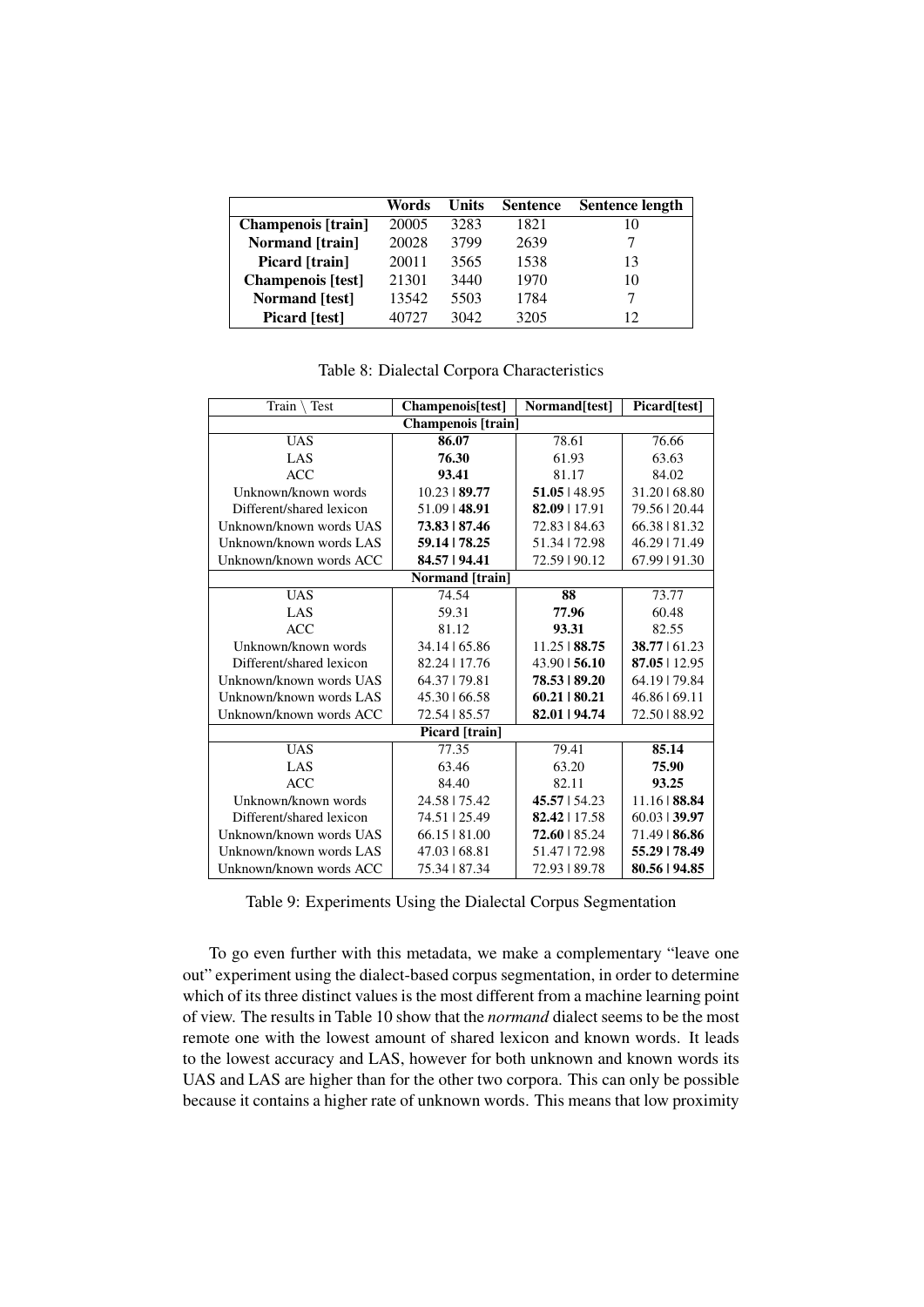| The other 2 tested on | <b>Champenois</b> | <b>Normand</b>     | <b>Picard</b> |
|-----------------------|-------------------|--------------------|---------------|
| UAS                   | 84.18             | 84.41              | 82.06         |
| LAS                   | 72.64             | 70.41              | 70.98         |
| <b>ACC</b>            | 89.86             | 86.56              | 88.54         |
| unknown/known w.      | $17.04$   82.96   | $37.45 \mid 62.55$ | 25.05   74.95 |
| different/shared lex. | 63.08   36.92     | 75.97   24.03      | 71.55   28.45 |
| unknown/known w. uas  | 75.25   86.01     | $79.16$   87.56    | 73.56   84.91 |
| unknown/known w. las  | 58.82   75.49     | 59.84   76.74      | 56.39   75.85 |
| unknown/known w. acc  | 84.29   91.01     | 79.66   90.69      | 76.97   92.41 |

between corpora does not necessary brings lower unknown words recognition.

Table 10: Leave One Out experiments Using the Dialectal Corpus Segmentation

## 4 Towards a General Methodology

This exploration based on metadata opens interesting perspectives. Given a new text with its associated metadata as an input, one can expect to develop a general methodology to find the best tagging or parsing model. Let the associated metadata be a set of attribute-value pairs. For instance, assume that the new input text has the following set of attribute-value pairs: *century=13th*, *domain=literary*, *form=verse*, *dialect=picard*. From the previous experimental results, one can find the best tagging/parsing model among those available. The selected parsing model for the input text would be the one leading to the best LAS among those associated with the text metadata. In our example, we have four possible candidate models, each one associated with an attribute-value pair:

- century=13th (LAS=80.75 trained on *13th century [train]*)
- domain=literary (LAS=73.63, trained on *literary [train]*)
- form=verse (LAS=71.40 trained on *verse [train]*)
- dialect=picard (LAS=75.90, trained on *picard [train]*)

In this example, the best parsing model for *century=13th* seems to be the one trained on *13th century [train]*, reaching a LAS of 80.75 (cf. Table 7).

This proposed methodology is still rudimentary. We are aware that, in our corpus, the metadata are correlated and interfere with each other. For instance, in SRCMF, texts written in *Picard* are all from the 13th century. This cannot be avoided due to the lack of available texts, let alone tagged corpora, of Old French. Furthermore, there is an unavoidable part of an arbitrary in the way metadata values are defined (the various distinguished domains, the time slicing, knowing that changes do not occurs specifically at the turn of two centuries...). The different sizes of the training sets are also another issue for such a general method.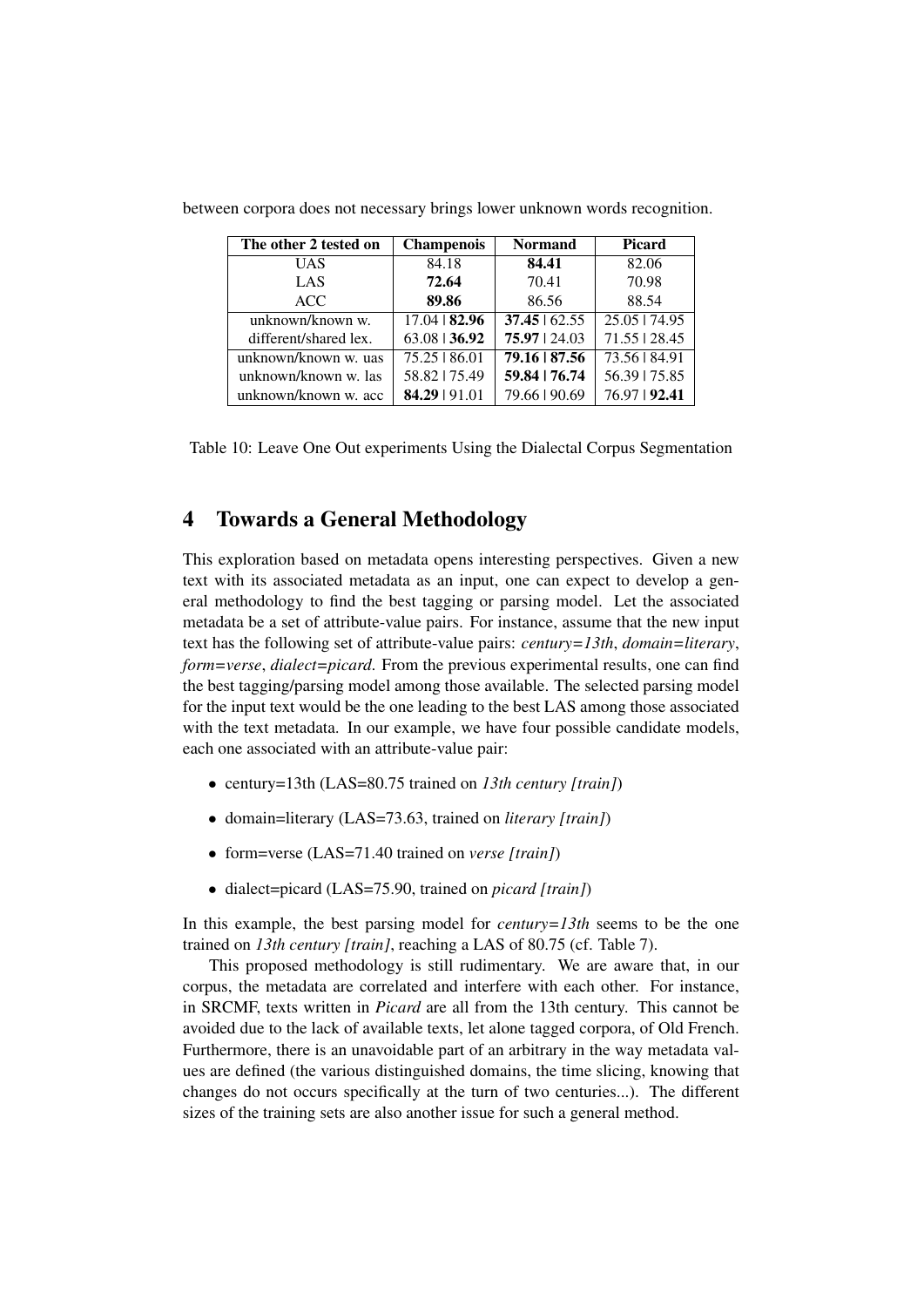### 5 Conclusion

In this paper, we have shown that machine learning could serve as a very effective corpus exploration strategy. Each experiment helps us to better understand the specificities of our highly heterogenous corpus. The originality of the approach we have followed is that it is focused on *metadata discrimination*. Machine learning engineering is usually more concerned with feature selection or parameter optimization, applied to stable training and test sets to gain better overall results. Here, the machine learning devices used are stable, but we vary the way training and test corpora are built, in order to evaluate their influence on the final result.

This work can be extended in various ways. With SRCMF, the metadata selection we have started out with should be investigated further, with the goal to build a complete decision tree for a given new text whose metadata are known. The ideal decision tree would provide the best possible labeled sub-corpus to use as a training set, to build the best possible model for this given text. To achieve this goal, the correlations between distinct metadata should also be investigated further. We are prudent concerning the generalizability of some of our conclusions, because the impacts of metadata are mixed with other factors: size of the available sub-corpora, lexical variation, effect of the combination of metadata... More experiments are necessary to clarify each of them.

Nevertheless, we believe that this global approach could be relevant in many contexts, as heterogenous corpora are increasingly becoming an important subject of parsing technologies.

### References

- [1] Bernd Bohnet. Very high accuracy and fast dependency parsing is not a contradiction. In *The 23rd International Conference on Computational Linguistics (COLING 2010)*, Beijing, China, 2010.
- [2] Xavier Glorot, Antoine Bordes, and Yoshua Bengio. Domain adaptation for large-scale sentiment classification: A deep learning approach. In *Proceedings of the 28th International Conference on Machine Learning (ICML-11)*, pages 513–520, 2011.
- [3] Gaël Guibon, Isabelle Tellier, Matthieu Constant, Sophie Prévost, and Kim Gerdes. Parsing poorly standardized language dependency on old french. In *13th Treebank and Language Theory (TLT)*, 2014.
- [4] Céline Guillot, Alexei Lavrentiev, and Christiane Marchello-Nizia. Document 2. les corpus de français médiéval : Etat des lieux et perspectives. *Revue française de linguistique appliquée*, XII:125–128, 2007.
- [5] Pierre Kunstmann and Achim Stein. Le nouveau corpus d'amsterdam. In *"Actes de l'atelier de Lauterbad"*, pages 9–27, 2007.